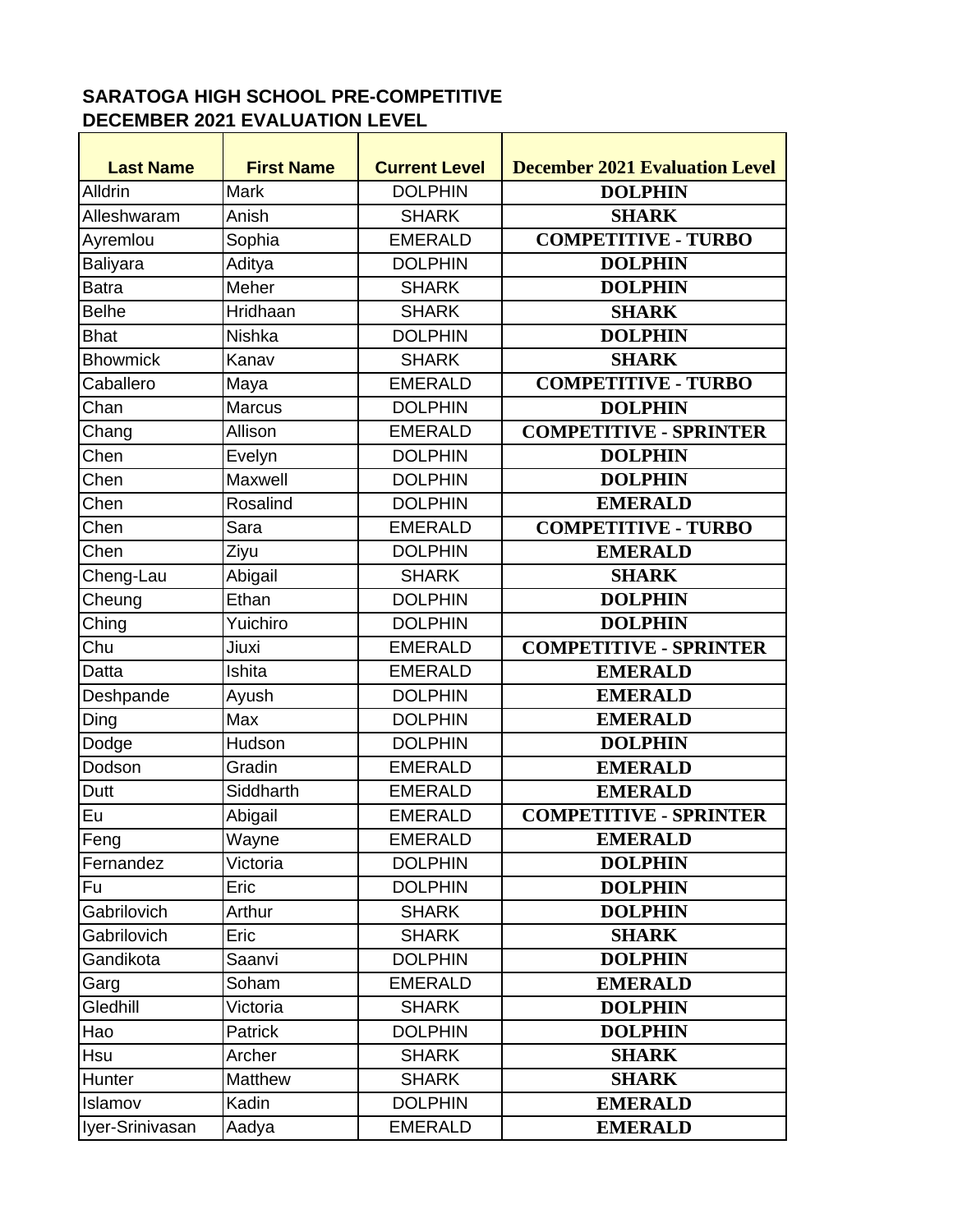| <b>Last Name</b> | <b>First Name</b> | <b>Current Level</b> | <b>December 2021 Evaluation Level</b> |
|------------------|-------------------|----------------------|---------------------------------------|
| Iyer-Srinivasan  | Kavya             | <b>EMERALD</b>       | <b>EMERALD</b>                        |
| Jain             | Zeus              | <b>EMERALD</b>       | <b>EMERALD</b>                        |
| Jalloul          | Hady              | <b>SHARK</b>         | <b>SHARK</b>                          |
| Jang             | Parker            | <b>DOLPHIN</b>       | <b>DOLPHIN</b>                        |
| Jaw              | Madeleine         | <b>DOLPHIN</b>       | <b>EMERALD</b>                        |
| Jones            | Lillian           | <b>DOLPHIN</b>       | <b>DOLPHIN</b>                        |
| Jones            | Lincoln           | <b>SHARK</b>         | <b>SHARK</b>                          |
| Kalivitis        | Katerina          | <b>EMERALD</b>       | <b>COMPETITIVE - SPRINTER</b>         |
| Kanakagiri       | Vaikan            | <b>SHARK</b>         | <b>SHARK</b>                          |
| Kang             | Khloe             | <b>EMERALD</b>       | <b>EMERALD</b>                        |
| Kartha           | Abhay             | <b>SHARK</b>         | <b>DOLPHIN</b>                        |
| Kashyap          | Dhruva            | <b>SHARK</b>         | <b>DOLPHIN</b>                        |
| <b>Kaushik</b>   | Kovid             | <b>EMERALD</b>       | <b>EMERALD</b>                        |
| Kim              | Walker            | <b>DOLPHIN</b>       | <b>EMERALD</b>                        |
| Kongelf          | Ziya              | <b>SHARK</b>         | <b>SHARK</b>                          |
| <b>Krishna</b>   | Evan              | <b>DOLPHIN</b>       | <b>DOLPHIN</b>                        |
| Kulkarni         | Gauri             | <b>EMERALD</b>       | <b>COMPETITIVE - TURBO</b>            |
| Kumar            | Lexya             | <b>DOLPHIN</b>       | <b>COMPETITIVE - VARSITY</b>          |
| Kung             | Chase             | <b>EMERALD</b>       | <b>EMERALD</b>                        |
| Lan              | Ethan             | <b>EMERALD</b>       | <b>EMERALD</b>                        |
| Le               | Wyatt             | <b>DOLPHIN</b>       | <b>EMERALD</b>                        |
| Lee              | Ayelet            | <b>DOLPHIN</b>       | <b>DOLPHIN</b>                        |
| Lee              | Jenna             | <b>SHARK</b>         | <b>SHARK</b>                          |
| Lele             | Sanvi             | <b>SHARK</b>         | <b>SHARK</b>                          |
| Li               | Vienna            | <b>DOLPHIN</b>       | <b>DOLPHIN</b>                        |
| Li               | Wanke             | <b>DOLPHIN</b>       | <b>DOLPHIN</b>                        |
| Lim              | Dominic           | <b>EMERALD</b>       | <b>EMERALD</b>                        |
| Lim              | Philippa          | <b>DOLPHIN</b>       | <b>DOLPHIN</b>                        |
| Lim              | Yi Heng           | <b>SHARK</b>         | <b>SHARK</b>                          |
| Lin              | Aaron             | <b>EMERALD</b>       | <b>EMERALD</b>                        |
| Lin              | David-Royce       | <b>DOLPHIN</b>       | <b>EMERALD</b>                        |
| Lin              | Gianna            | <b>SHARK</b>         | <b>SHARK</b>                          |
| Lin              | Jean              | <b>EMERALD</b>       | <b>EMERALD</b>                        |
| Lin              | Michael           | <b>SHARK</b>         | <b>SHARK</b>                          |
| Lin              | Patrick           | <b>SHARK</b>         | <b>SHARK</b>                          |
| Liu              | Grace             | <b>EMERALD</b>       | <b>EMERALD</b>                        |
| Liu              | Jacob             | <b>SHARK</b>         | <b>DOLPHIN</b>                        |
| Liu              | Joshua            | <b>SHARK</b>         | <b>SHARK</b>                          |
| Ma               | Robert            | <b>DOLPHIN</b>       | <b>DOLPHIN</b>                        |
| Malmborg         | <b>Jack</b>       | <b>EMERALD</b>       | <b>COMPETITIVE - VARSITY</b>          |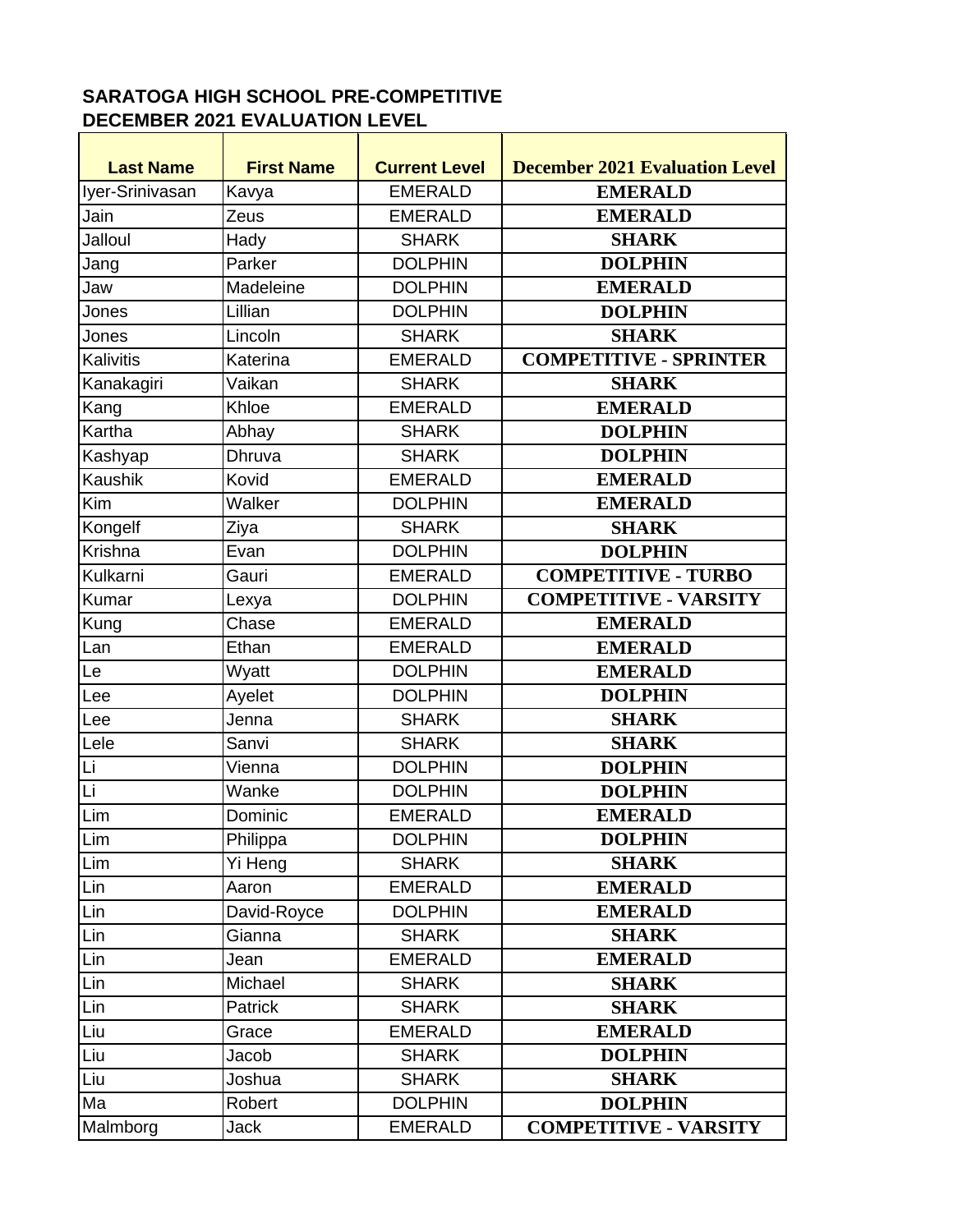| <b>Last Name</b> | <b>First Name</b>    | <b>Current Level</b> | <b>December 2021 Evaluation Level</b> |
|------------------|----------------------|----------------------|---------------------------------------|
| Marupadige       | Tejeshwar            | <b>SHARK</b>         | <b>SHARK</b>                          |
| Meng             | Tina                 | <b>EMERALD</b>       | <b>EMERALD</b>                        |
| Metzler          | Oskar                | <b>DOLPHIN</b>       | <b>DOLPHIN</b>                        |
| Mogilevsky       | Shira                | <b>DOLPHIN</b>       | <b>DOLPHIN</b>                        |
| <b>Msheik</b>    | Ali                  | <b>SHARK</b>         | <b>SHARK</b>                          |
| <b>Msheik</b>    | Oliver               | <b>SHARK</b>         | <b>SHARK</b>                          |
| Muddu            | Krishna              | <b>SHARK</b>         | <b>SHARK</b>                          |
| Mukherjee        | Shaurya              | <b>SHARK</b>         | <b>SHARK</b>                          |
| Nagaraja         | Aneesh               | <b>SHARK</b>         | <b>SHARK</b>                          |
| Nalawade         | Arnav                | <b>SHARK</b>         | <b>SHARK</b>                          |
| Nazarian         | Elisa                | <b>SHARK</b>         | <b>SHARK</b>                          |
| Nguyen           | Calissa              | <b>DOLPHIN</b>       | <b>DOLPHIN</b>                        |
| <b>Nutter</b>    | Samantha             | <b>SHARK</b>         | <b>DOLPHIN</b>                        |
| Parsa            | Aashna               | <b>SHARK</b>         | <b>SHARK</b>                          |
| Pendler          | Lior                 | <b>EMERALD</b>       | <b>EMERALD</b>                        |
| Petrovic         | Kayla                | <b>DOLPHIN</b>       | <b>EMERALD</b>                        |
| Philip           | Alphonsa Rose        | <b>EMERALD</b>       | <b>EMERALD</b>                        |
| Potapov          | Alexander            | <b>DOLPHIN</b>       | <b>DOLPHIN</b>                        |
| Pradeep          | Shriya               | <b>SHARK</b>         | <b>DOLPHIN</b>                        |
| Rao              | Risha                | <b>SHARK</b>         | <b>DOLPHIN</b>                        |
| <b>RAO</b>       | <b>SHREYA</b>        | <b>DOLPHIN</b>       | <b>DOLPHIN</b>                        |
| Saikrishna       | Sahasra              | <b>EMERALD</b>       | <b>EMERALD</b>                        |
| Salom            | Vince                | <b>EMERALD</b>       | <b>EMERALD</b>                        |
| Sen              | Ishaan               | <b>EMERALD</b>       | <b>EMERALD</b>                        |
| Sethi            | Shrey                | <b>DOLPHIN</b>       | <b>EMERALD</b>                        |
| Shah             | $\overline{Z}$ ainab | <b>DOLPHIN</b>       | <b>DOLPHIN</b>                        |
| Sharma           | Adit                 | <b>DOLPHIN</b>       | <b>DOLPHIN</b>                        |
| Shibata          | Sola                 | <b>EMERALD</b>       | <b>EMERALD</b>                        |
| Shu              | Jessica              | <b>EMERALD</b>       | <b>COMPETITIVE - TURBO</b>            |
| Shu              | Terrence             | <b>EMERALD</b>       | <b>COMPETITIVE - SPRINTER</b>         |
| Sim              | Felix                | <b>EMERALD</b>       | <b>EMERALD</b>                        |
| Sohn             | Tevin                | <b>EMERALD</b>       | <b>COMPETITIVE - TURBO</b>            |
| Song             | Elliott              | <b>DOLPHIN</b>       | <b>DOLPHIN</b>                        |
| Sun              | Aubrie               | <b>DOLPHIN</b>       | <b>DOLPHIN</b>                        |
| Sun              | Daniel               | <b>EMERALD</b>       | <b>COMPETITIVE - SPRINTER</b>         |
| Tan              | June                 | <b>SHARK</b>         | <b>SHARK</b>                          |
| Tay              | Kai                  | <b>EMERALD</b>       | <b>EMERALD</b>                        |
| Teachworth       | Samantha             | <b>EMERALD</b>       | <b>EMERALD</b>                        |
| Tochilnikov      | Rebecca              | <b>EMERALD</b>       | <b>COMPETITIVE - SPRINTER</b>         |
| Tossavainen      | <b>Niklas</b>        | <b>EMERALD</b>       | <b>EMERALD</b>                        |